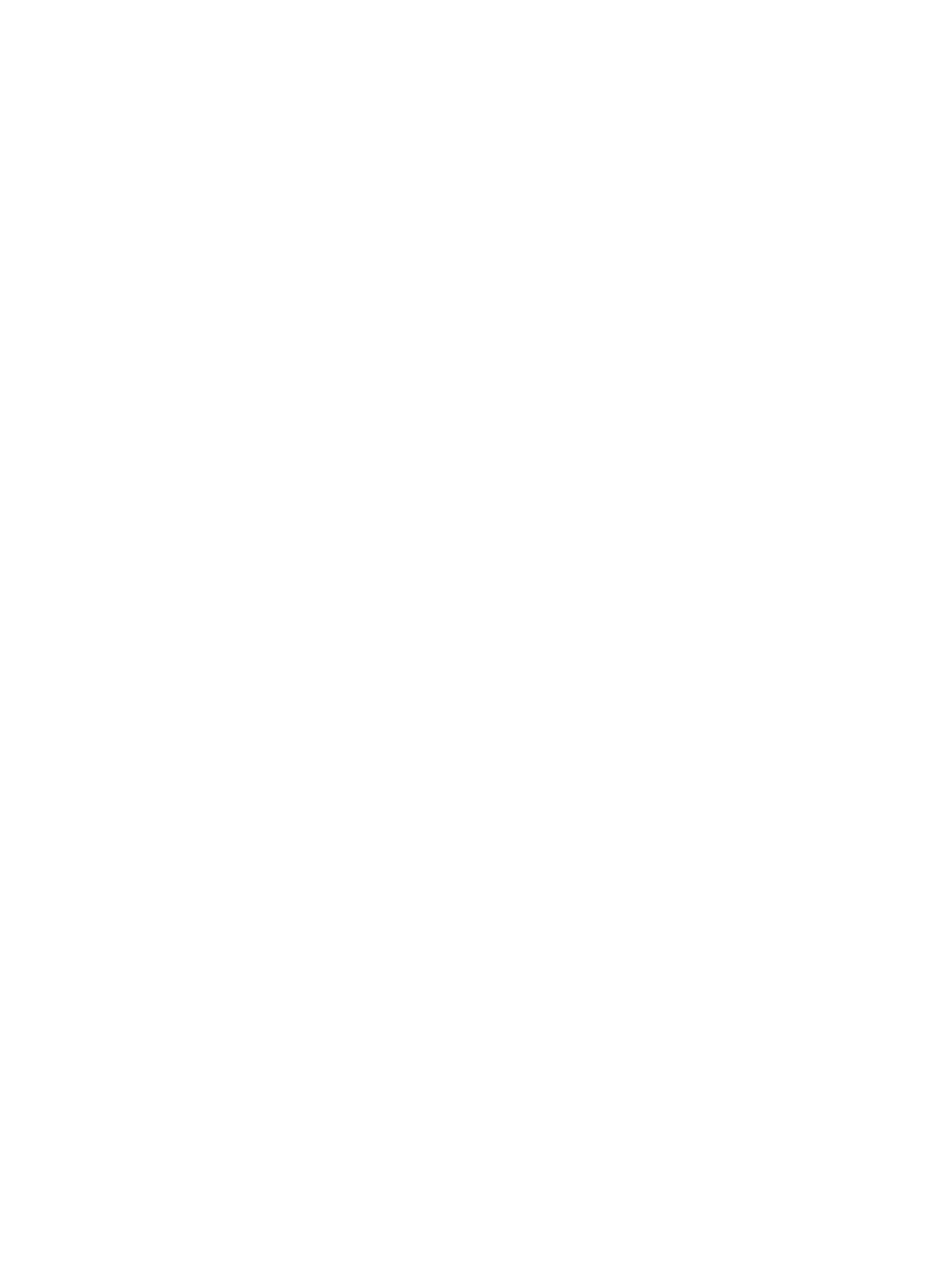### **CHAPTER 345**

### GUARANTEE OF LOANS (SMALL BUSINESSES)

**An Act to provide for the guarantee by the Government of the Commonwealth of The Bahamas of loans by financial institutions to small business and for purposes connected thereto.**  *25 of 1998* 

> *[Assent 24th July, 1998] [Commencement 14th August, 1998]*

1. This Act may be cited as the Guarantee of Loans Short title. (Small Businesses) Act, 1998.

- 2. In this  $Act$  —
- "agriculture" includes fisheries, forestry, horticulture, and use of land for any purpose of husbandry including the keeping or breeding of livestock, poultry and bees and the growing of vegetables or fruits;
- "agricultural enterprise" means an enterprise in The Bahamas in which is carried on the business of agriculture;

"approved lender" means —

- (a) The Bahamas Development Bank established under section  $\bar{3}$  of The Bahamas Ch. 357. Development Bank Act;
- (b) a domestic bank licensed under the Banks Ch. 316. and Trust Companies Regulations Act;
- (c) an insurance company registered under the Insurance Act; or
- (d) any other financial institution approved by the Minister in accordance with the provisions of section 5;
- "borrower" has the meaning assigned to it in section 8(b);
- "company" includes any body of persons whether corporate or unincorporate;
- "Fund" means the Loan Guarantee Fund established under section 10;

–––––––––––––––––––––––––––––––––––––––––––––––––––––––––––––––––––––––––––––––

[Original Service 2001] STATUTE LAW OF THE BAHAMAS

Ch. 347.

Interpretation.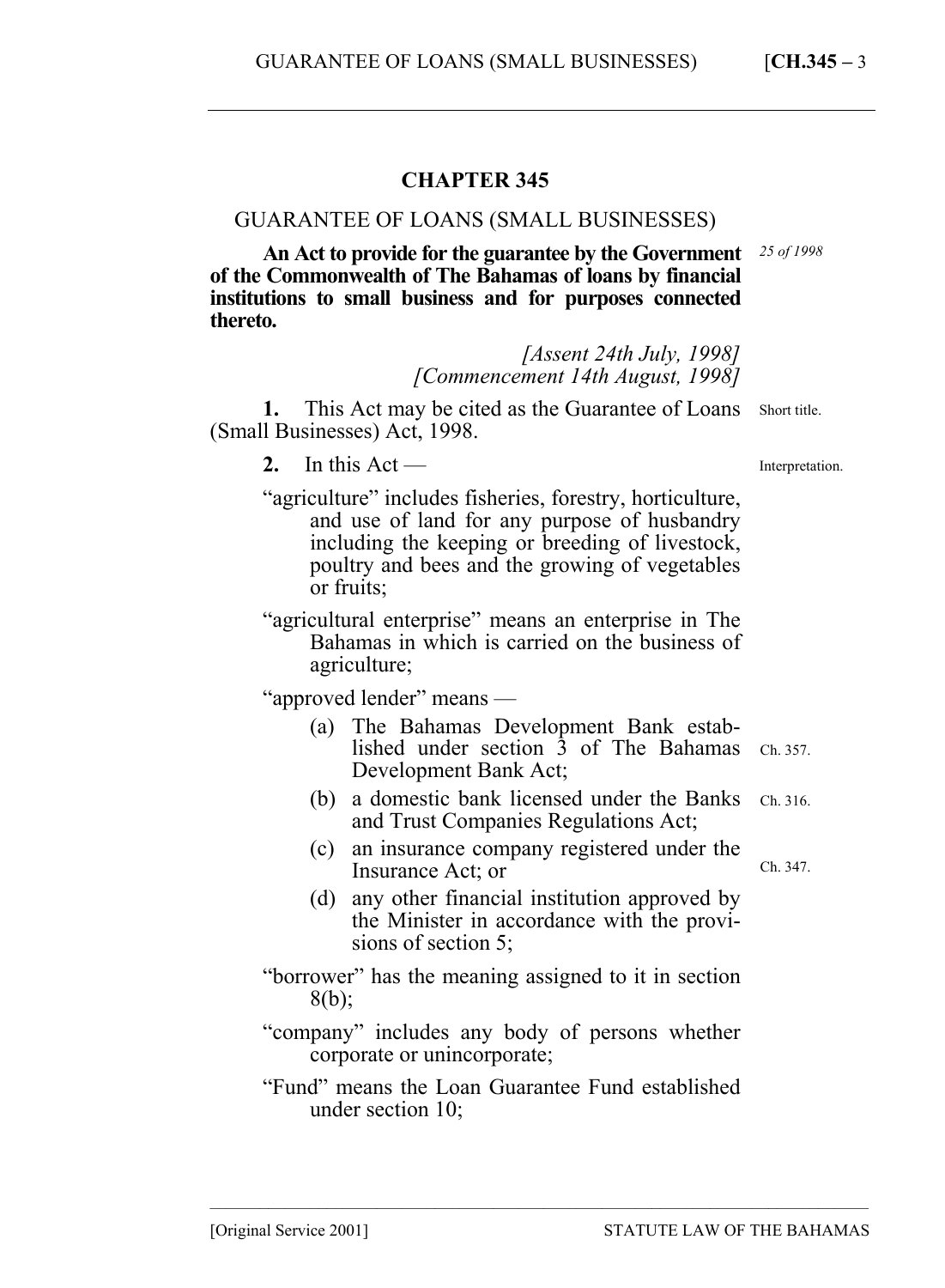- "guaranteed loan" has the meaning assigned to it in section  $3(1)$ ;
- "industrial enterprise" means an enterprise in The Bahamas in which is carried on —
	- (a) the business of mining, manufacturing, processing, transforming, assembling, installing, overhauling, reconditioning, altering, repairing, cleaning, packaging, transporting or warehousing of goods;
	- (b) the operation of an air, sea or land public transport service; or
	- (c) any service-oriented business;
- "interest" means simple interest calculated on the declining balance;
- "Minister" means the Minister responsible for Loan Guarantee Schemes;

"property" means real and personal property;

- "small business" means an agricultural enterprise, an industrial enterprise, a tourist industry enterprise where the owner of such enterprise participates or assists in the day to day management of the enterprise, which has the following characteristics —
	- (a) employs less than twenty-five persons; or
	- (b) the annual gross revenue does not exceed one million dollars;
- "security" or "collateral" means any personal guarantee or property pledged by a borrower to protect the interest of the approved lender;
- "tourist industry enterprise" means an enterprise in The Bahamas in which is carried on the business  $of$  —
	- (a) supplying hotel accommodation or other tourist facilities; or
	- (b) supplying premises or equipment for any business referred to in paragraph (a) of this definition under a lease contract or other arrangement whereby title to the premises or equipment is retained by the supplier.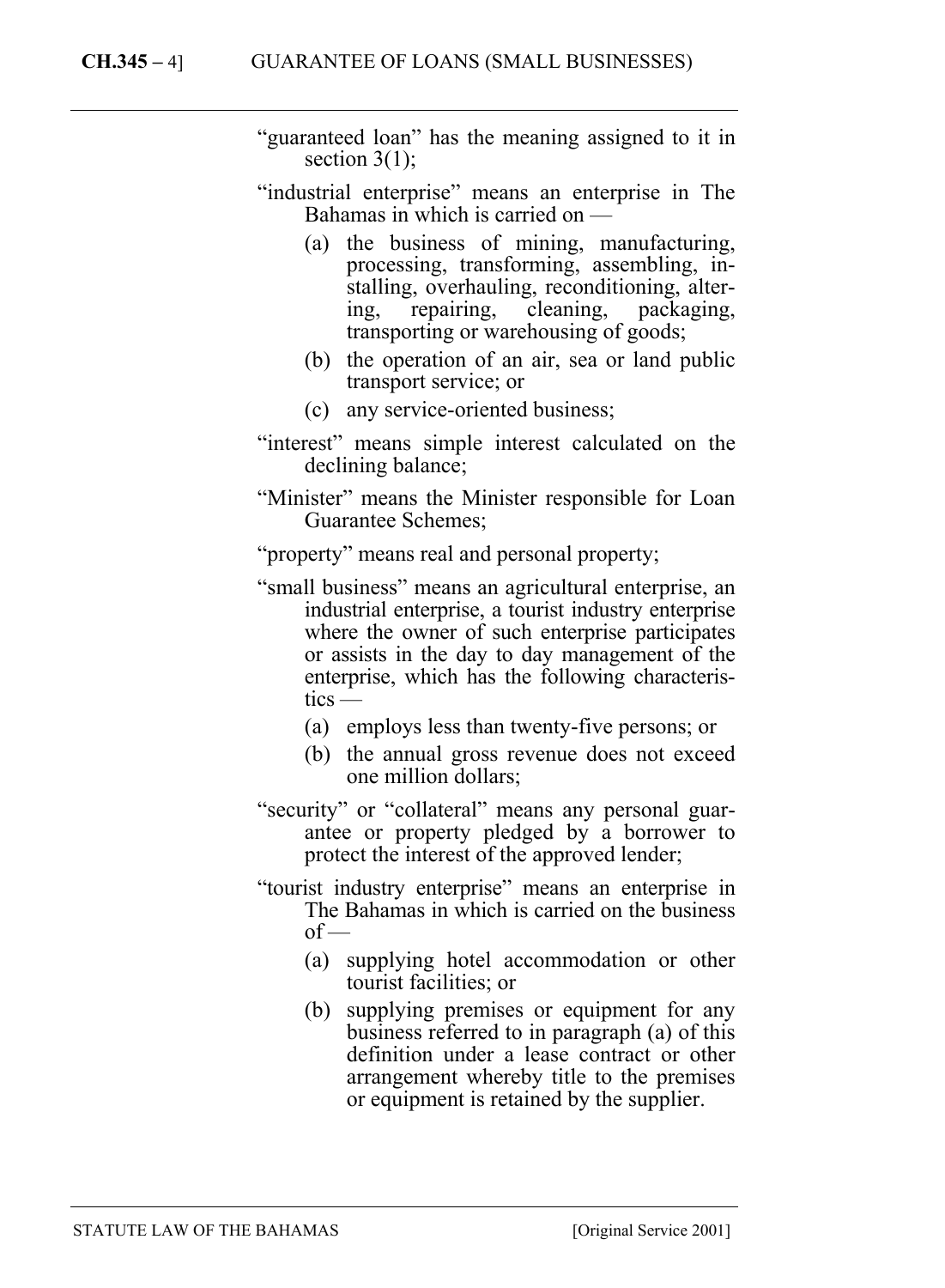**3.** (1) The Government may in such manner and on Power of such terms and subject to such conditions as may be agreed between it and an approved lender —

- (a) guarantee the discharge by a borrower of its obligations under any agreement (in this Act referred to as a "guaranteed loan") which may be entered into by the borrower with an approved lender in respect of any borrowing or under any bond, promissory note or other instrument issued pursuant to any such agreement; and
- (b) assume such other obligation as may be agreed between the Minister and an approved lender in relation to or pursuant to any such agreement, bond, promissory note or other instrument.

(2) A guarantee or undertaking given under this section shall be given in writing in the name of the Government of the Commonwealth of The Bahamas and any guarantee or undertaking or any endorsement or any bond, promissory note or other instrument of guarantee or undertaking given under this section may be signed on behalf of the Government of the Commonwealth of The Bahamas by the Minister or by any person authorised in writing by the Minister on that behalf.

(3) Section 17 of the Financial Administration and Ch. 359. Audit Act shall not apply to any guarantee made by the Minister under subsection (1).

**4.** The Minister shall, as respects the functions assign to him by or under this Act, be a corporation sole, with power to acquire, hold, lease and dispose of property, to enter into contracts, to sue and be sued and to do all things necessary for the purposes of this Act.

**5.** (1) The Minister may, subject to such conditions as he sees fit, approve any financial institution as a lender for the purposes of this Act.

(2) The Minister may at any time terminate the approval given to a lender under this section by not less than six months' notice in writing.

(3) No notice of termination under subsection (2) shall affect the rights or obligations of any person under any guarantee which is made or entered into before the date on which such termination takes effect.

–––––––––––––––––––––––––––––––––––––––––––––––––––––––––––––––––––––––––––––––

Government to guarantee loans for small businesses.

Minister to be a corporation sole.

Approval of lender.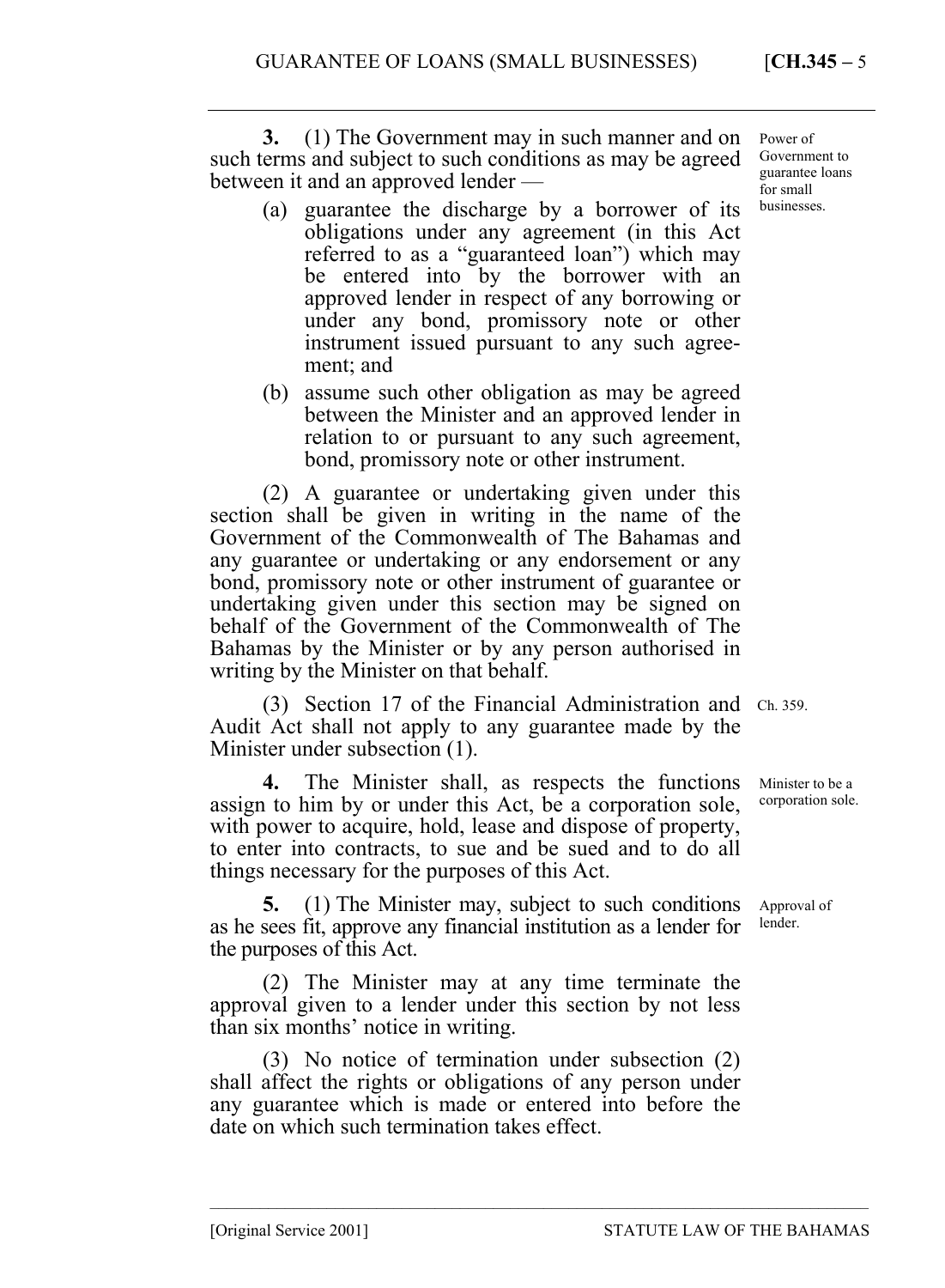**6.** (1) An approved lender desirous of obtaining a guarantee for a loan under this Act shall apply to the Minister in the prescribed form. (2) Before an approved lender makes an application under subsection (1), it shall evaluate the loan proposal of the borrower and indicate to the Minister, the terms and conditions of its participation in granting the borrower a loan. **7.** (1) An approved lender shall — (a) obtain proof of the eligibility of the borrower for the grant of a guaranteed loan; (b) at all times exercise due diligence to ensure that the proceeds of the guaranteed loan are being applied to the purposes for which the loan was made; (c) obtain the approval of the Minister before modifying any guaranteed loan under this Act; and (d) scrutinize and check the application for the loan and the statements contained therein with the care required by the approved lender in the conduct of its ordinary business. (2) An approved lender shall submit quarterly declarations to the Minister commencing from the date on which such loan would have been approved, in such form as may be prescribed and otherwise required under this Act, listing all guaranteed loans administered by it and Application for guaranteed loan. Functions of approved lender.

> the Minister of the steps taken to recover such arrears. **8.** A loan may be guaranteed under this Act if all the following conditions are satisfied, that is to say —

which are in arrears at the end of that quarter and advising

- (a) the loan is made by an approved lender;
- (b) the loan is made to an individual or company (in this Act referred to as the "borrower") who provides evidence satisfactory to the Minister that such individual or persons forming the company are —
	- (i) not less than eighteen years of age;
	- (ii) not under any liability to an approved lender under any other loan previously made by an approved lender and guaranteed under section 3;

Conditions of a guaranteed loan.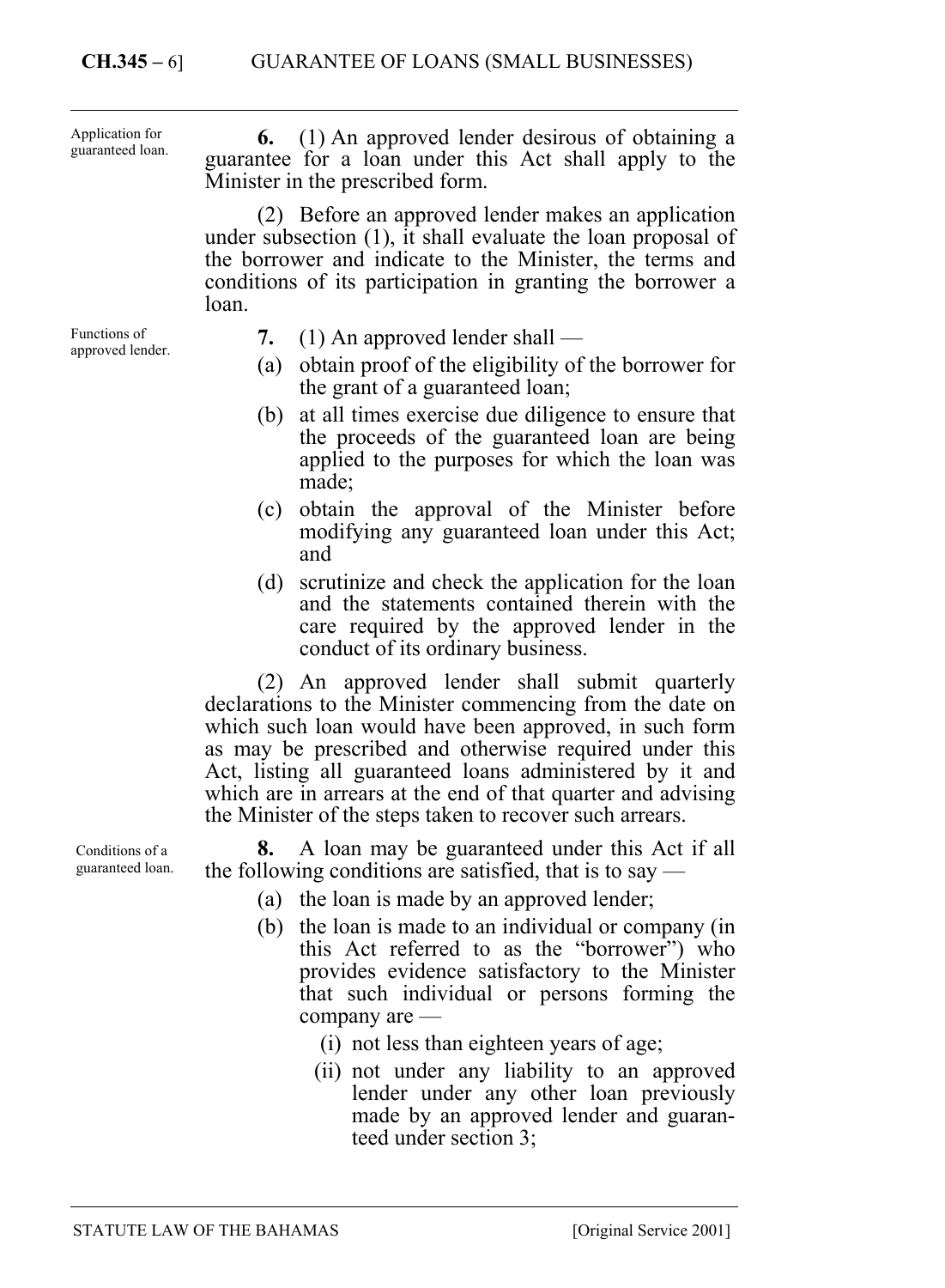- (c) the purpose of such loan is to establish a small business or to undertake any project relating to such business;
- (d) the loan does not exceed two hundred and fifty thousand dollars;
- (e) the loan is made on terms that all moneys borrowed under the loan shall be repaid within a period of ten years following the date on which the first advance is made under the loan or such other date as may be determined by the Minister;
- (f) the loan is made
	- (i) to an individual who provides evidence satisfactory to the Minister that there is a valid policy of insurance on his life with an insurance company registered under the Insurance Act for such an amount as is sufficient to cover the full amount of the loan or to an individual who takes out a mortgage redemption policy with an insurance company registered under the Insurance Act and undertakes to maintain the policy by regular payment of premiums and assigns the benefits of the policy to the approved lender and deposits it with the approved lender;
		- Ch. 347.
	- (ii) to a company which provides evidence satisfactory to the Minister that there is a valid policy of insurance on the lives of the principal owners and manager of the company, with an insurance company registered under the Insurance Act, the aggregate of which is sufficient to cover the full amount of the loan or to a company that has taken out a mortgage redemption policy with an insurance company registered under the Insurance Act and undertakes to maintain the policy by regular payment of premiums and assigns the benefit of the policy to the approved lender and deposits it with the approved lender; and
		- Ch. 347.
- (g) the aggregate amount guaranteed shall not exceed eighty per centum of the loan amount;

–––––––––––––––––––––––––––––––––––––––––––––––––––––––––––––––––––––––––––––––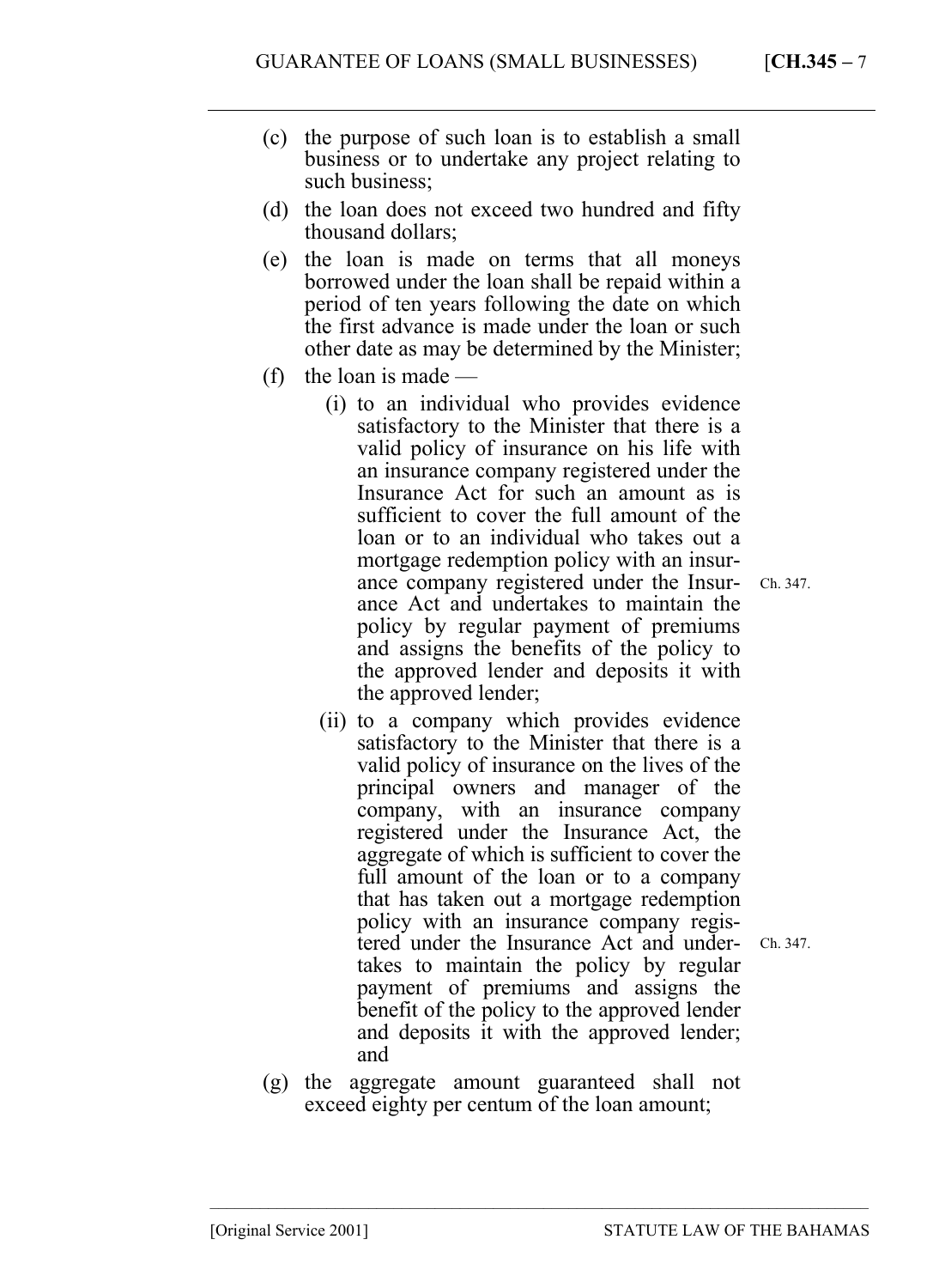### **CH.345 –** 8] GUARANTEE OF LOANS (SMALL BUSINESSES)

Loan guarantee premium fee.

Loan Guarantee Fund.

(h) the loan is secured by a first legal mortgage on property or by a debenture in favour of the approved lender and, where there is no property available, by any other collateral or security which may be approved by the Minister; and

(i) any premises which is security for the loan is insured against all insurable risks as defined in the Second Schedule to the Guarantee of Loans (Small Businesses) Regulations for the full amount of the value of the property at the date of the making of the loan, or for such greater or lesser amount, as the Minister may, from time to time, having regard to any fluctuations in the cost of building, require by notice in writing to the approved lender.

**9.** (1) The approved lender shall pay a loan guarantee premium fee to the Minister in respect of each loan guaranteed under this Act.

(2) The loan guarantee premium fee mentioned in subsection (1) shall be in a sum equal to two per centum of the amount guaranteed.

**10.** (1) For the purposes of section 3, the Minister shall establish a fund to be known as the Loan Guarantee Fund (in this Act referred to as "the Fund") out of which all payments required to be made by the Government pursuant to section 3 shall be made and into which all loan guarantee premium fees received under this Act shall be paid.

(2) The fulfilment of all the obligations of the Government under section 3 shall be guaranteed out of the Consolidated Fund and accordingly, there shall be paid into the Fund from time to time out of the Consolidated Fund by warrant under the hand of the Minister of Finance such sums as may be necessary to increase the Fund to an amount which will enable the Minister to discharge these obligations.

(3) Whenever any sum is paid out of the Consolidated Fund under subsection (2) of this section, the Minister shall prepare a statement and lay it before the House of Assembly.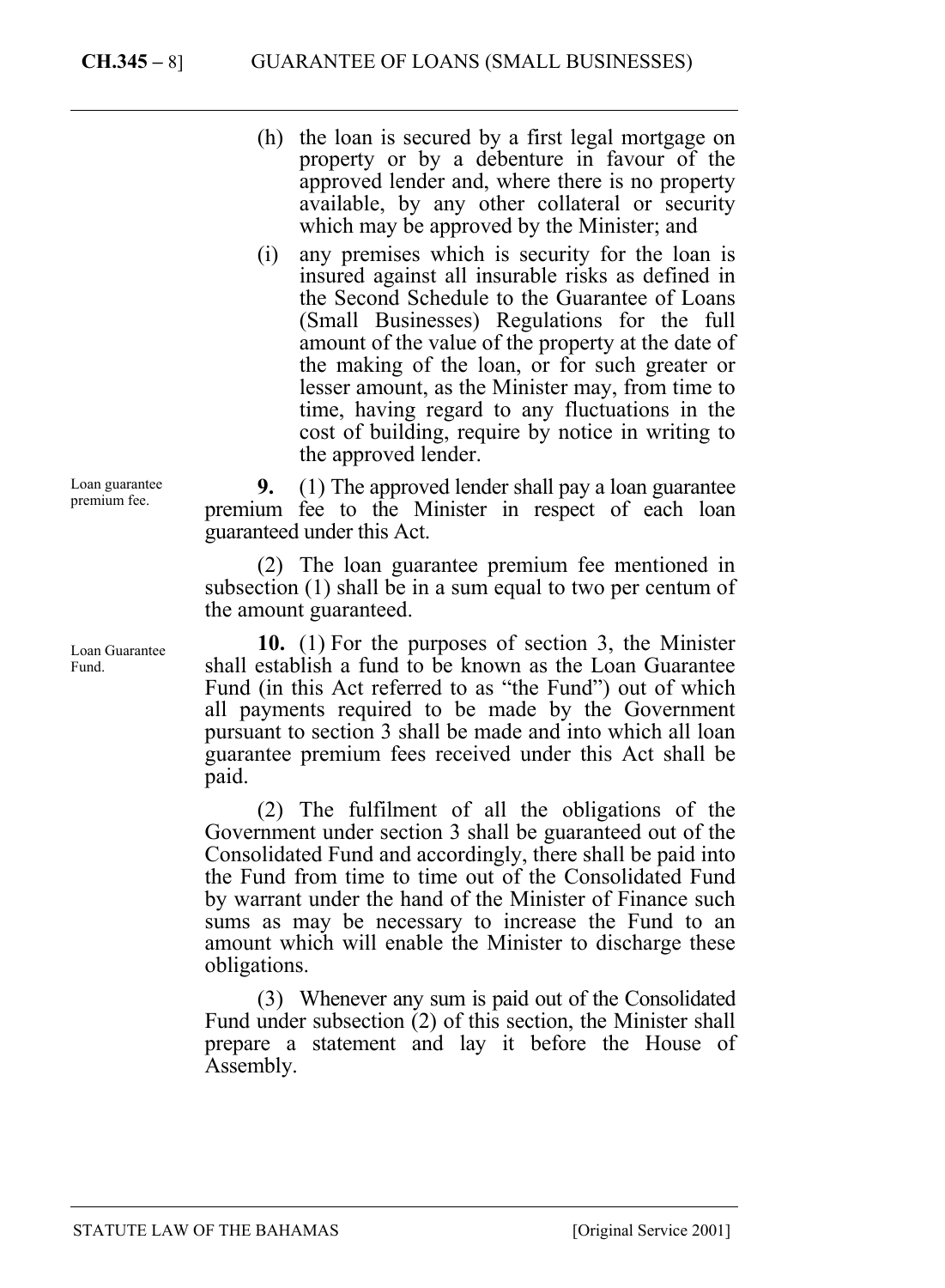(4) Without prejudice to the provisions of subsection (2) of this section, where the Fund at the end of any financial year exceeds ten per cent of the total amount of guaranteed loans in force, the Minister shall apply the surplus towards repaying to the Consolidated Fund all sums paid therefrom into the Fund in accordance with subsection (2) of this section.

(5) The Minister may from time to time invest any of the liquid assets of the Fund in securities which are obligations of the Government, as well as securities approved by the Governor-General.

(6) No payment shall be made out of the Fund except such payments as are authorized to be made by this Act.

**11.** The Minister may give directions in writing to the approved lender as may from time to time be necessary or desirable for the purpose of administering the Fund and the approved lender shall comply with the directions.

**12.** So long as the Government shall continue to be liable is under any guarantee or other undertaking given in exercise of the powers under section 3(1) in respect of any borrowing, the borrower shall not, without the consent of the approved lender and the Minister, exercise any other power to borrow additional funds for the project except the power to borrow by way of overdraft for a period not exceeding twelve months.

**13.** The aggregate amount of all borrowings by small businesses that are guaranteed by the Government under this Act shall not exceed ten million dollars or such greater sum as may from time to time be specified by resolution of the House of Assembly.

**14.** (1) The Minister shall cause to be kept proper accounts and other records relating to the Fund and shall prepare in respect of each financial year a statement of the accounts of the Fund in compliance with generally accepted accounting principles.

(2) The accounts of the Fund shall be audited annually under such arrangements and in such manner as may be approved by the Minister.

(3) The Minister shall cause a copy of the annual statement of accounts and the auditor's report thereon to be laid on the table of both Houses of Parliament not later than six months after the end of each financial year.

–––––––––––––––––––––––––––––––––––––––––––––––––––––––––––––––––––––––––––––––

Minister to give directions to approved lender.

Restriction on borrowing powers of the borrower if guarantee outstanding.

Limit on amount of guarantees to small businesses.

Audit and accounts.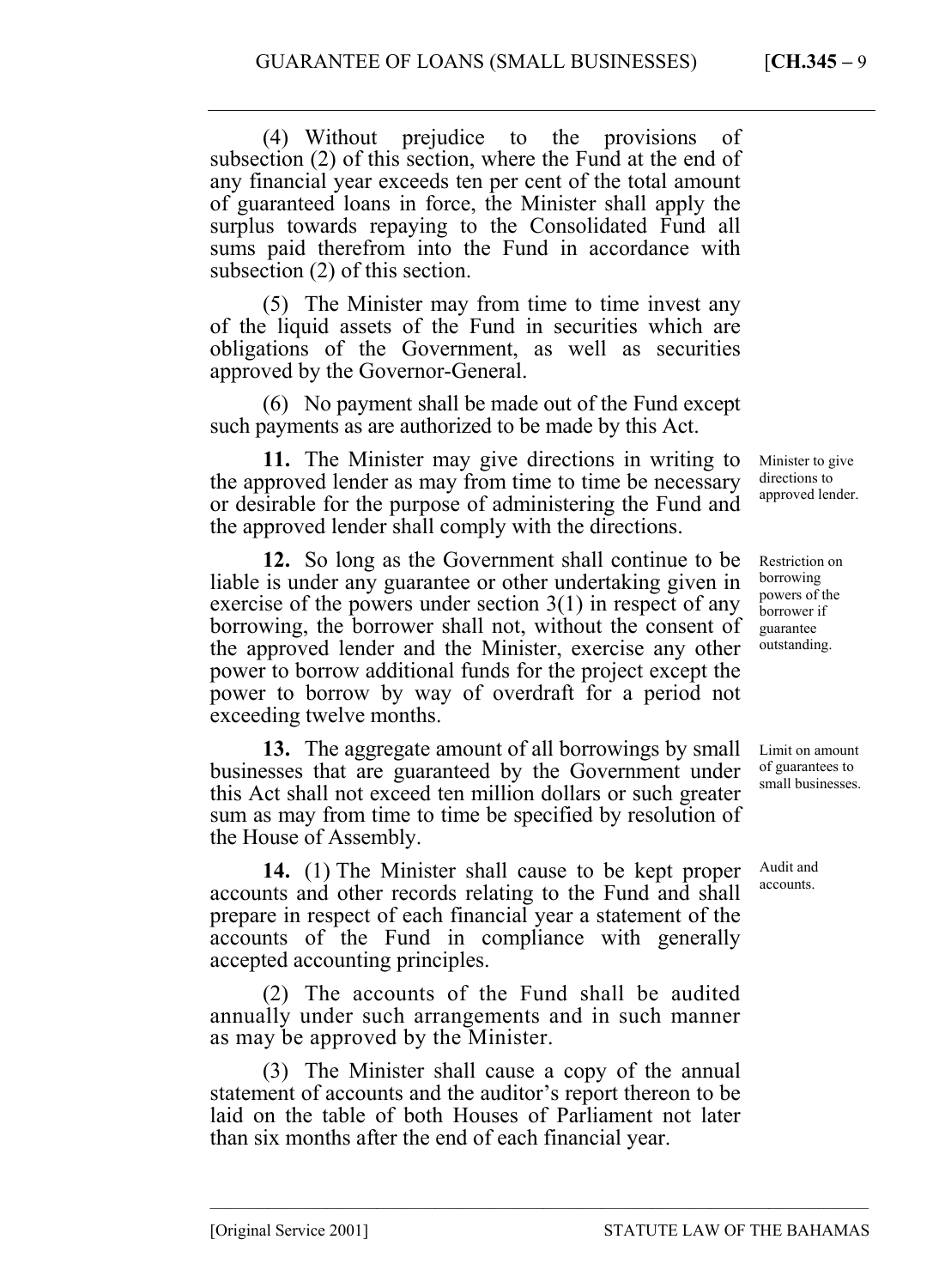(4) Copies of the annual statements of accounts and the auditor's report on those statements of accounts of the Fund shall be published in such manner as the Minister may direct and shall be made available to the public at a reasonable price.

**15.** If any sum is paid out of the Consolidated Fund or other Fund referred to in section 10(1) in respect of any liability incurred by the Government under a guarantee or other undertaking given in exercise of the powers conferred by section 3(1), the borrower shall repay such sum (together with interest whereon at such rate as the Minister may prescribe) to the Consolidated Fund or to the Fund referred to in section  $10(1)$ , as the case may be, in such manner and at such time as the Minister may direct.

**16.** Where an approved lender discovers that any statement in an application for a loan is false in any material respect or that a borrower has used or is using the proceeds of a loan otherwise than for a purpose specified in the application of a loan, the approved lender may take any action it considers proper in the circumstances and shall immediately make a full report in respect of the matter to the Minister.

**17.** Without prejudice to any other rights or remedies of the Government as a guarantor, the Government shall be discharged from all liability in respect of a guaranteed loan under this Act —

- (a) if the approved lender fails to disclose any fact known to the approved lender which may reasonably have affected the decision of the Minister in granting the guaranteed loan;
- (b) if the approved lender fails to disclose to the Minister any defect in the title of the borrower to collateral or security for the loan; being a defect which the approved lender has discovered or ought with reasonable diligence to have discovered, and if the defect is one which might reasonably have affected the decision of the Minister in granting the guaranteed loan;
- (c) if the approved lender assigns or conveys, otherwise than with the approval of the Minister to another approved lender, any of the rights of the approved lender under the loan or any other charge or lien by which the loan is secured;

Borrower to repay to Government sums paid under guarantee.

Misrepresentation.

Discharge of Government's liability as a guarantor.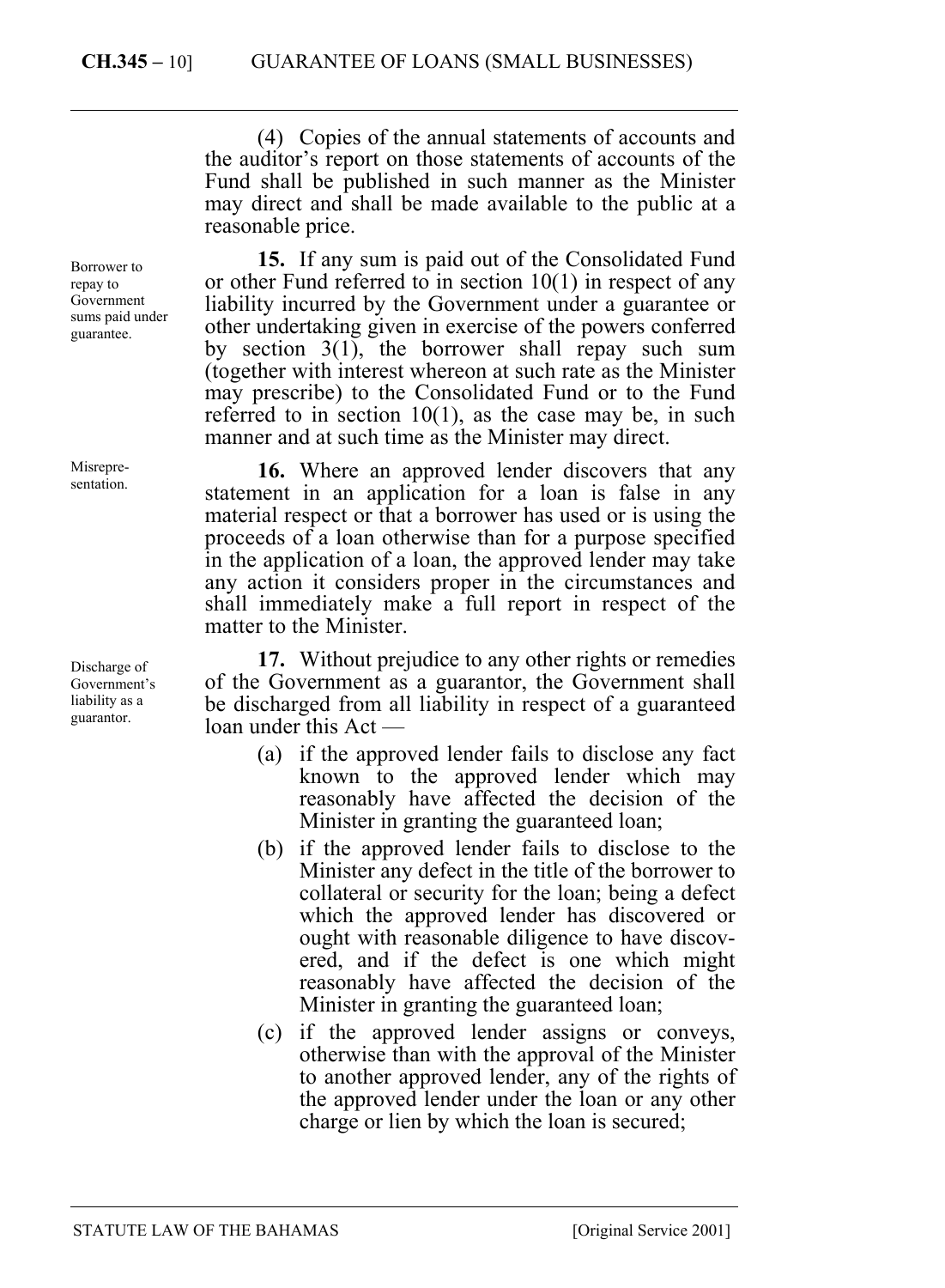- (d) if the approved lender varies or waives any of the obligations of the borrower under the loan without the approval of the Minister;
- (e) if the approved lender, otherwise than in accordance with the terms of the loan, releases any security or collateral taken as a security for the loan without the approval of the Minister; or
- (f) if the approved lender has failed to comply with any provision of section 7.

**18.** (1) Subject to the provisions of this section, an approved lender, who is the creditor in respect of a guaranteed loan which is secured by a mortgage on premises or chattels may, where default has occurred under the mortgage, realise its security by selling those premises or chattels in accordance with the provisions of this section.

(2) A sale of premises or chattels in accordance with the provisions of this subsection shall, whether or not in exercise of the powers of sale conferred on a mortgagee by any written law, be effected by public auction or otherwise, and such sale shall only take place at a price which shall not be less than a sum equal to eighty per cent of the following sums (hereinafter referred to as the "settlement value") —

- (a) the balance of the principal sum of the loan owing on the date when the security is realised;
- (b) the interest owing on the said date under the loan in respect of the period of twelve months immediately preceding the said date;
- (c) such reasonable costs of realising the security and of selling the premises as are incurred by the approved lender as the Minister may approve or as the Minister may have agreed as a term of the guaranteed loan.

(3) If a sale shall not take place in accordance with subsection (2), the approved lender shall forthwith notify the Minister and the Minister shall either —

(a) authorise the approved lender to sell the property at the best price reasonably obtainable (whether by public auction or otherwise) and if upon sale such price is less than the settlement

–––––––––––––––––––––––––––––––––––––––––––––––––––––––––––––––––––––––––––––––

Guaranteed loan settlement.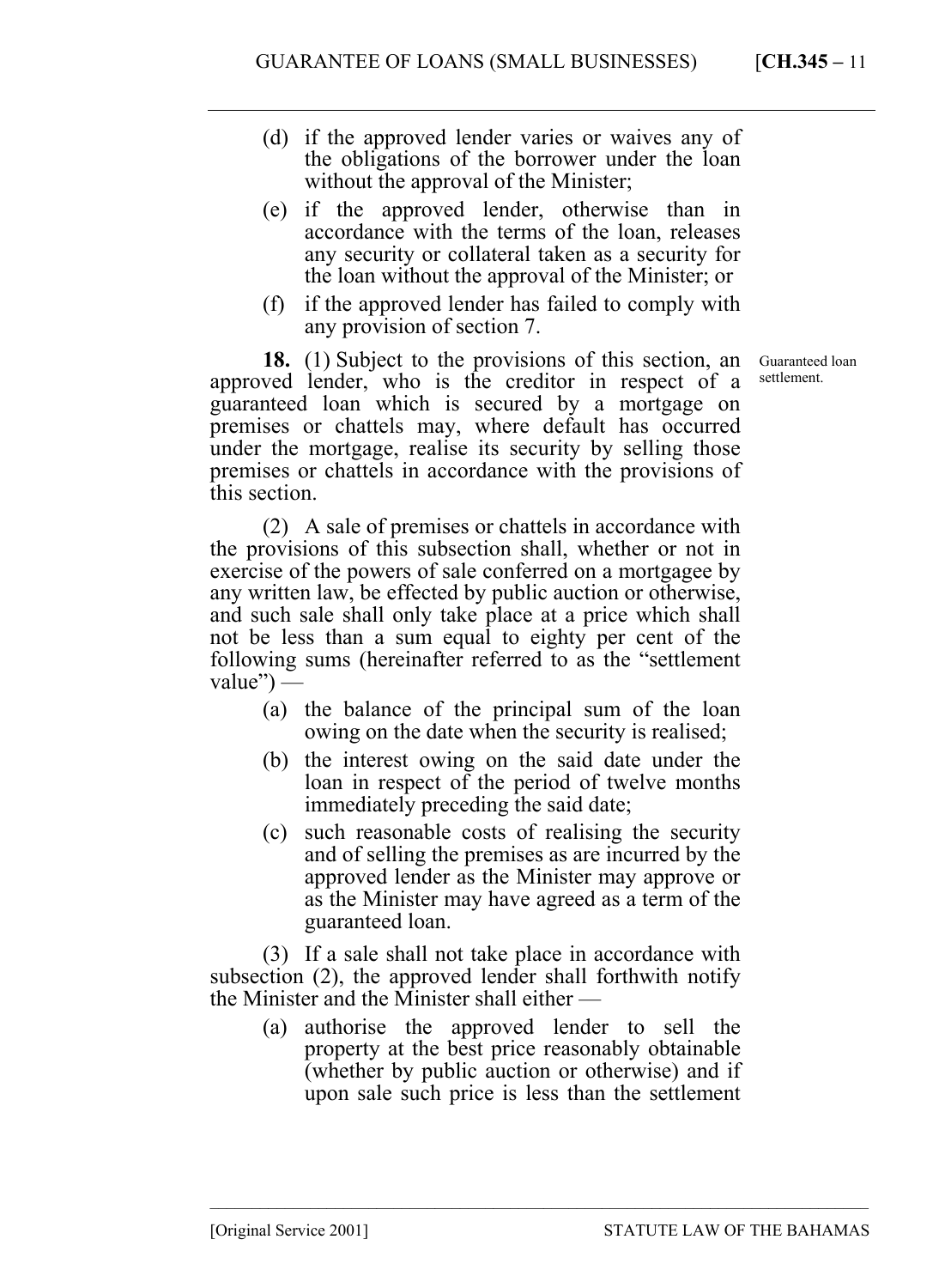value of the loan, the Minister shall pay to the approved lender a sum equal to the settlement value after deducting there-from the price at which the premises or chattels were sold; or

- (b) require the approved lender to transfer to him or his nominee, all rights to and in respect of the guaranteed loan and all collateral or other securities therefor on payment of the settlement value of the property by the Minister to the approved lender calculated in accordance with subsection (2); or
- (c) require the approved lender to sell the property to the Minister or his nominee at the settlement value and to convey title to the Minister or his nominee free and discharged from all liability to the approved lender or the borrower.

(4) If the Minister shall authorise the sale of the property under paragraph (a) of subsection (3) and such sale shall not take place in accordance with that paragraph, the Minister shall give further directions in accordance with either paragraph (b) or (c) of subsection (3).

(5) The payment by the Minister to an approved lender in respect of a guaranteed loan of the sum provided for in subsection (3)(a) shall discharge the Government from all liability to the approved lender in respect of the guaranteed loan.

(6) In every sale of mortgaged premises or chattels in accordance with the provisions of subsection (2) —

- (a) such premises or chattels shall be sold for the same estate or interest as the mortgagor would have therein but for the mortgage, and subject only to such conditions respecting title or evidence of title, or other matters, as it is necessary or proper to impose on the sale of such premises or chattels as the Minister may permit to be imposed; and
- (b) in the case of sale by public auction, notice of intention to sell the mortgaged premises or chattels by public auction and of the time, date and place of such auction, shall be published in two issues of any newspaper published and circulating in The Bahamas at intervals of not less than two days.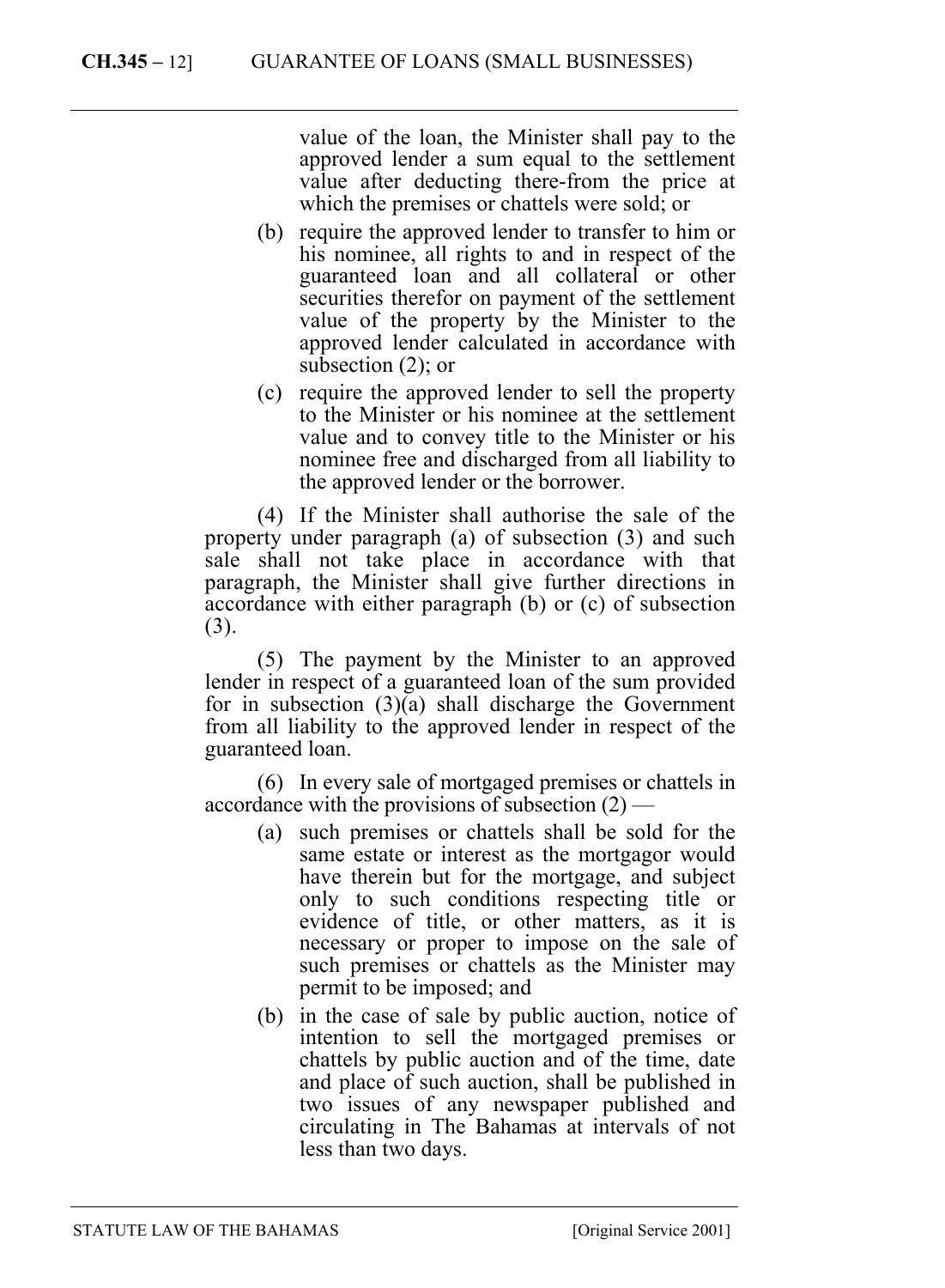(7) Where, in addition to being secured by a mortgage on any premises or any chattel, a guaranteed loan is secured by a mortgage or charge on other premises or chattels, subsection (1), shall have effect as if references to a security included references to all securities for the guaranteed loan, and as if references to premises and chattels included references to all premises and chattels on which the loan is secured.

(8) For the purposes of this section default occurs where ninety days has elapsed after the amount of the loan becomes due and payable.

**19.** (1) Any person who —

Offences in respect of guarantee.

- (a) wilfully applies any proceeds of a guaranteed loan to any purpose other than the purpose for which the loan was made; or
- (b) having obtained a guaranteed loan, wilfully destroys or misappropriates any security given in relation to such guaranteed loan,

shall be guilty of an offence and shall be liable on summary conviction to a fine of five thousand dollars, or to imprisonment for a term of twelve months or to both such fine and imprisonment.

(2) If any person, in giving any information, making any application or claim for the purposes of this Act, makes any statement which he knows to be false in a material particular, or recklessly makes any statement which is false in a material particular, that person shall be liable on summary conviction to imprisonment for a term of six months or to a fine of two thousand five hundred dollars or to both such fine and imprisonment.

(3) Where an offence under this section has been committed by a body corporate, every person who at the time of the commission of the offence was a director, general manager, secretary of the company or other similar officer of the body corporate, or was purporting to act in any such capacity, shall be deemed to be guilty of that offence, unless he proves that the offence was committed without his consent or connivance and that he exercised all such diligence to prevent the commission of the offence as he ought to have exercised having regard to the nature of his functions in that capacity and to all the circumstances.

–––––––––––––––––––––––––––––––––––––––––––––––––––––––––––––––––––––––––––––––